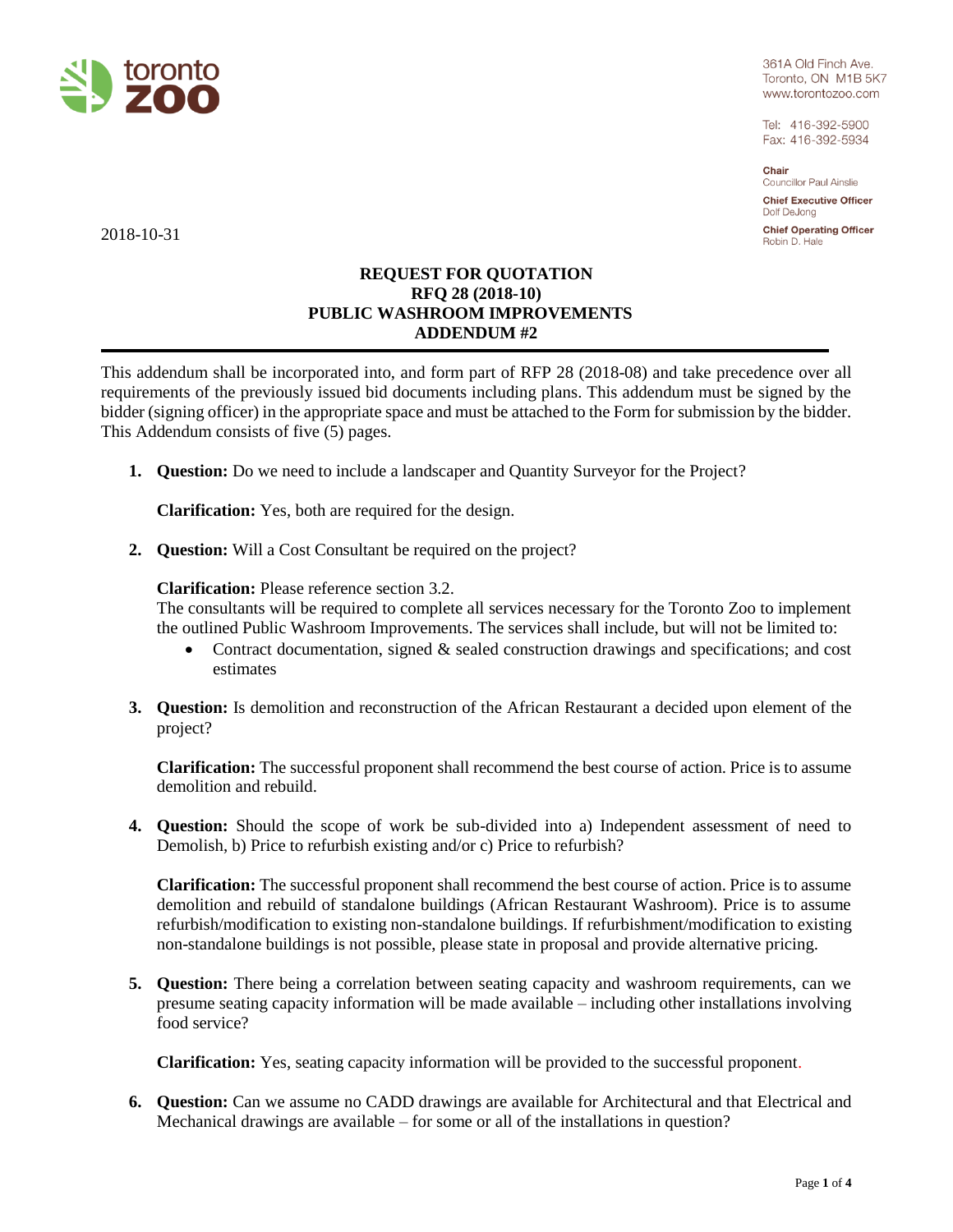### **Clarification:**

Please assume that no CAD drawings are available for any of the disciplines. Hard copies/as-built drawings are available for some of the washrooms.

**7. Question:** On the Proposal form itself on the bottom of the page it says Discount with a percentage and days. Not sure what to write please explain.

#### **Clarification:**

If discounts are offered for prompt payment, please indicate the percentage and the period, in days, which the invoice must be paid to qualify.

### **8. FEE PROPOSAL FORM:**

5.0 Fee Schedule and Cost of Services

5.1 Price – Lump Sum Fees – Design Services

FEE SCHEDULE – 'DESIGN' SERVICES FOR ALL OTHER WASHROOMS. (AFRICA PAVILLION, CANADIAN DOMAIN, CANADIAN ZOO MOBILE STATION, CARIBOU CAFÉ, EDUCATION CENTRE, PEACOCK CAFÉ, AND SIMBA SAFARI SNACK BAR)

#### ADD: SPLASH ISLAND

### **9. FEE PROPOSAL FORM:**

5.0 Fee Schedule and Cost of Services

5.2 Price – Lump Sum Fees – Construction Services

FEE SCHEDULE – 'CONSTRUCTION MANAGEMENT' SERVICES FOR ALL OTHER WASHROOMS. (AFRICA PAVILLION, CANADIAN DOMAIN, CANADIAN ZOO MOBILE STATION, CARIBOU CAFÉ, EDUCATION CENTRE, PEACOCK CAFÉ, AND SIMBA SAFARI SNACK BAR)

## ADD: SPLASH ISLAND

**10. Question:** For 6.0 Recent Experience and References. Is a 5-10 yrs. window good for experience or less than that.

**Clarification:** Please reference section 16.0

**11. Question:** What is the budget so we properly advise of the scope that fits within it.

**Clarification:** The Zoo does not provide budget information**.**

**12. Question:** Can we receive the Architectural working drawings of the floor plans plus M&E and site service drawings for the washrooms?

**Clarification:** Yes. Scans/PDF copies will be provided to the successful proponent.

**13. Question:** Can you advise which washrooms will be expanded and which will just be renovated.

**Clarification;** The successful proponent shall recommend the best course of action. Please assume demolition and rebuild of standalone buildings (African Restaurant Washroom). Please assume refurbish/modification to existing non-standalone buildings. If refurbishment/modification to existing non-standalone buildings is not possible, please state in proposal and provide alternative pricing.

**14. Question:** Are any of the existing to receive an added Universal WC (even if not required).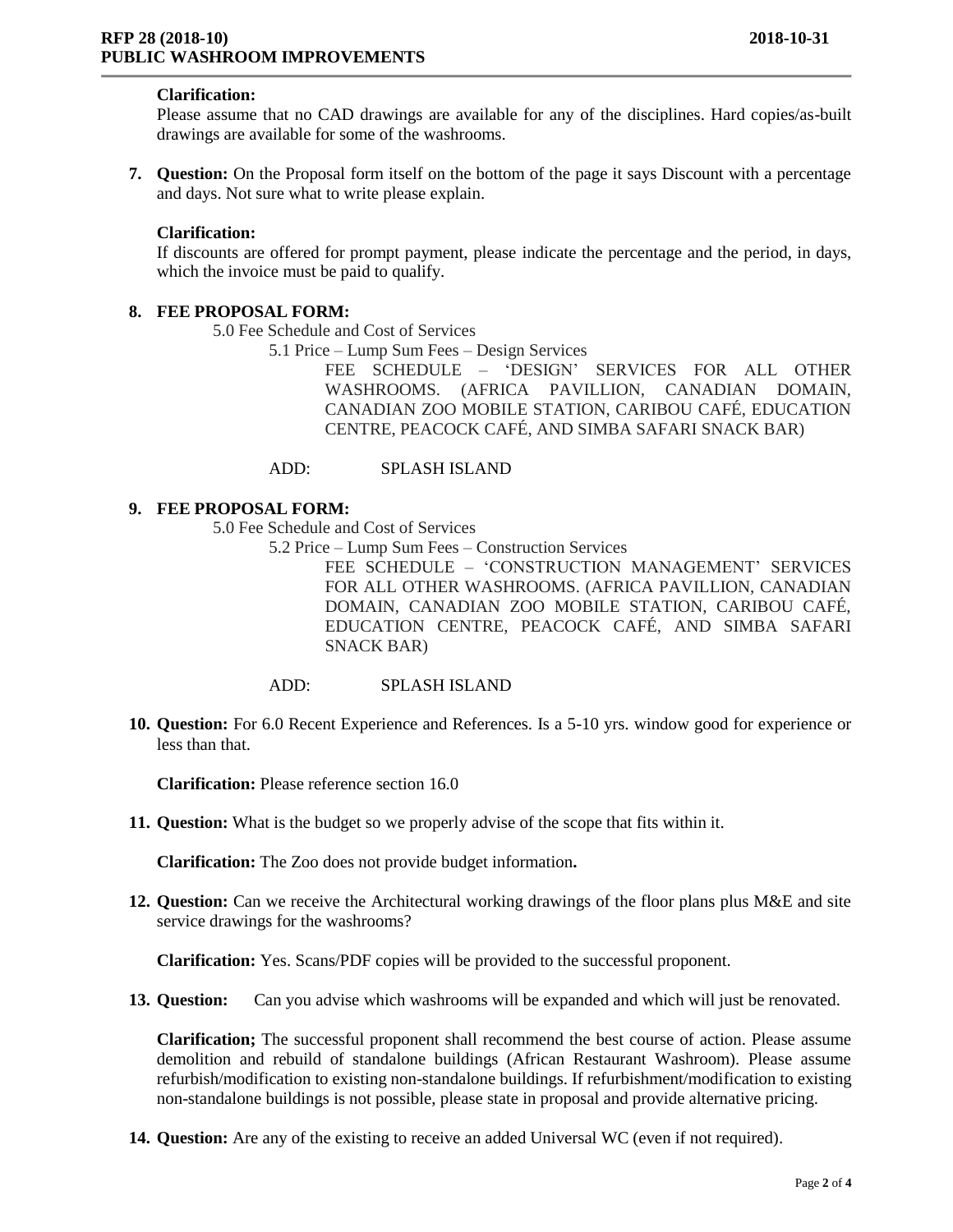**Clarification:** Only if required to meet code, and AODA requirements.

**15. Question:** To what extent of Mech and Elect upgrades are expected for each washroom being renovated.

**Clarification:** Upgrades required to meet code, and AODA requirements. The successful proponent shall recommend the best course of action.

**16. Question:** What level and number of estimates as required (ie Class D, C, B and or A)

**Clarification:** Class D, B, A

**17. Question:** Can you advise if the zoo is in an area affect by local conservation approval?

**Clarification:** The Canadian Domain is located in TRCA ESA. It is the consultant's responsibility to seek required approvals. (Site plan, TRCA, Ravine & Natural Features protection approvals, etc.)

**18. Question:** Any exterior landscaping required and if yes, where specifically

**Clarification:** If the existing landscaping is being disturbed as a result of construction. The successful proponent shall recommend the best course of action.

**19. Question:** Please confirm if item 4.32 would be an additional fee outside of the scope

**Clarification:** This is included in the scope.

**20. Question:** Per item under 7.3, please elaborate on site service drawings required for the washrooms as they are being renovated/replaced in the same area with no change in location

**Clarification:** The successful proponent shall recommend the best course of action. This will depend on design recommendations & extent of work.

**21. Question:** Per item 7.3.9 and 7.3.10 please advise on the extent of any exterior works outside of the washroom renovations

**Clarification:** The successful proponent shall recommend the best course of action. This will depend on design recommendations & extent of work.

**22. Question:** Does the Toronto Zoo have any specific standards we need to abide by in terms of new construction?

**Clarification:** No specific standards other than those noted within the RFP. (AODA, Those required or recommended by municipal, provincial, or federal jurisdictions, etc.)

**23. Question:** Please clarify if the note to begin construction of the new Africa Restaurant washroom is to begin in 2019 (not 2018 as various permits/approvals are required that are beyond the control of the Architect in terms of timelines)

**Clarification:** Please reference addendum 1. Construction is to begin in 2019.

**24. Question:** Can we be provided an excel version of the 'Level of Effort and Fee Schedule'? Also, is this to be filled out along with the separate Fee Schedules shown under section 5.0, or just one of these versions.